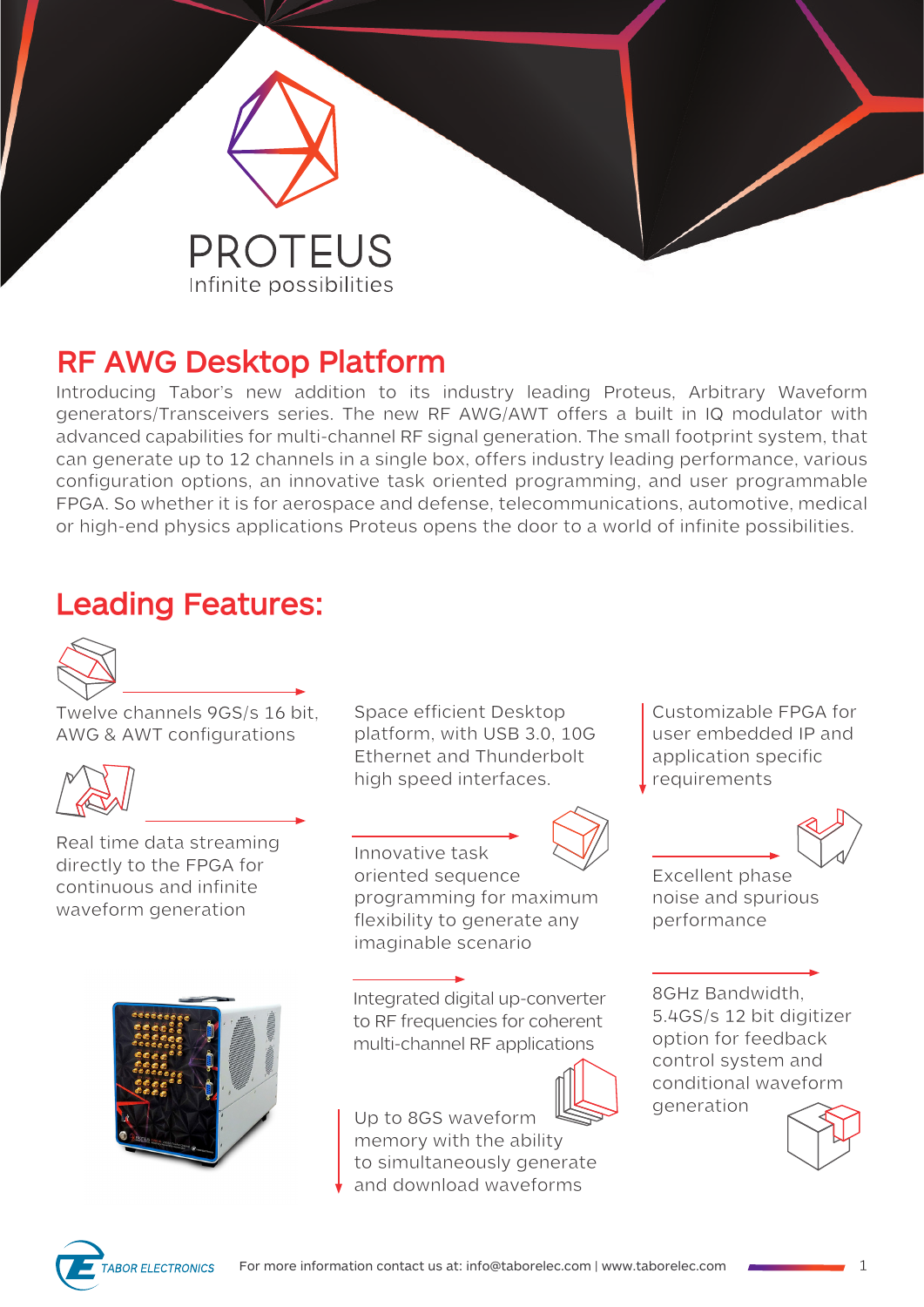

## Compact and space efficient

The desktop version of the Proteus series offers up to 12 channels in a 4U, half 19" dedicated chassis. The compact form size and small footprint saves valuable bench space. So for synchronized, phase coherent, multi-channel applications such as quantum physics and radar applications the Proteus arbitrary waveform transceiver is an ideal, space efficient and cost effective solution.

## DIRECT GENERATION OF COMPLEX RF SIGNALS

The new addition to the Proteus series offers an integrated Numerically Controlled Oscillator (NCO), digital interpolator and IQ modulator for generation of complex RF signals directly from the Proteus instrument. The internal digital-up-converter enables direct generation of IQ modulation signals eliminating

limitations such as IQ mismatch, and in-band carrier feed-through that are present with external IQ modulators and mixers. Also, by reducing the waveform size with up to x8 interpolation factor it saves on critical processing and compilation times present in many test and simulation systems. Coherent multiple-channel RF signal generation across multiple modules for applications such as Phase-Array Radar, Massive MIMO and Beamforming, or Quantum Computing can be easily implemented.



## ULTRA-FAST COMMUNICATION INTERFACE

Spending more time setting up your generated scenario than actually running it? The Proteus desktop platform offers an embedded PC with PCIe Gen3 x4 lanes interface as well as the fastest standardized communication interfaces commonly available in PCs today. These include USB3.0 and 10GE interfaces as well as, a thunderbolt 3 interface which enables up to 40Gb/s of data transfer speed. These enable the user to easily connect to the Proteus arbitrary waveform transceiver and still offer some of the fastest waveform download available on the market today, saving you one of your most valuable resources, time.

#### Feedback control system

The Proteus AWT integrates both DAC and ADC in one system, controlled by a single FPGA for optimal synchronization and minimum latency. This high speed control system provides a feedback loop for fast decision making.

#### Generate any imaginable scenario

Innovative task oriented sequence programming where you can change the full instrument setup at every line of the task table. Not only can you generate and download waveforms simultaneously, you can stream data directly to the FPGA without the need to use the built in memory. This enables generating random, complex, unique and infinitely long scenarios directly from the controlling PC at DAC speeds of up to 3GS/s.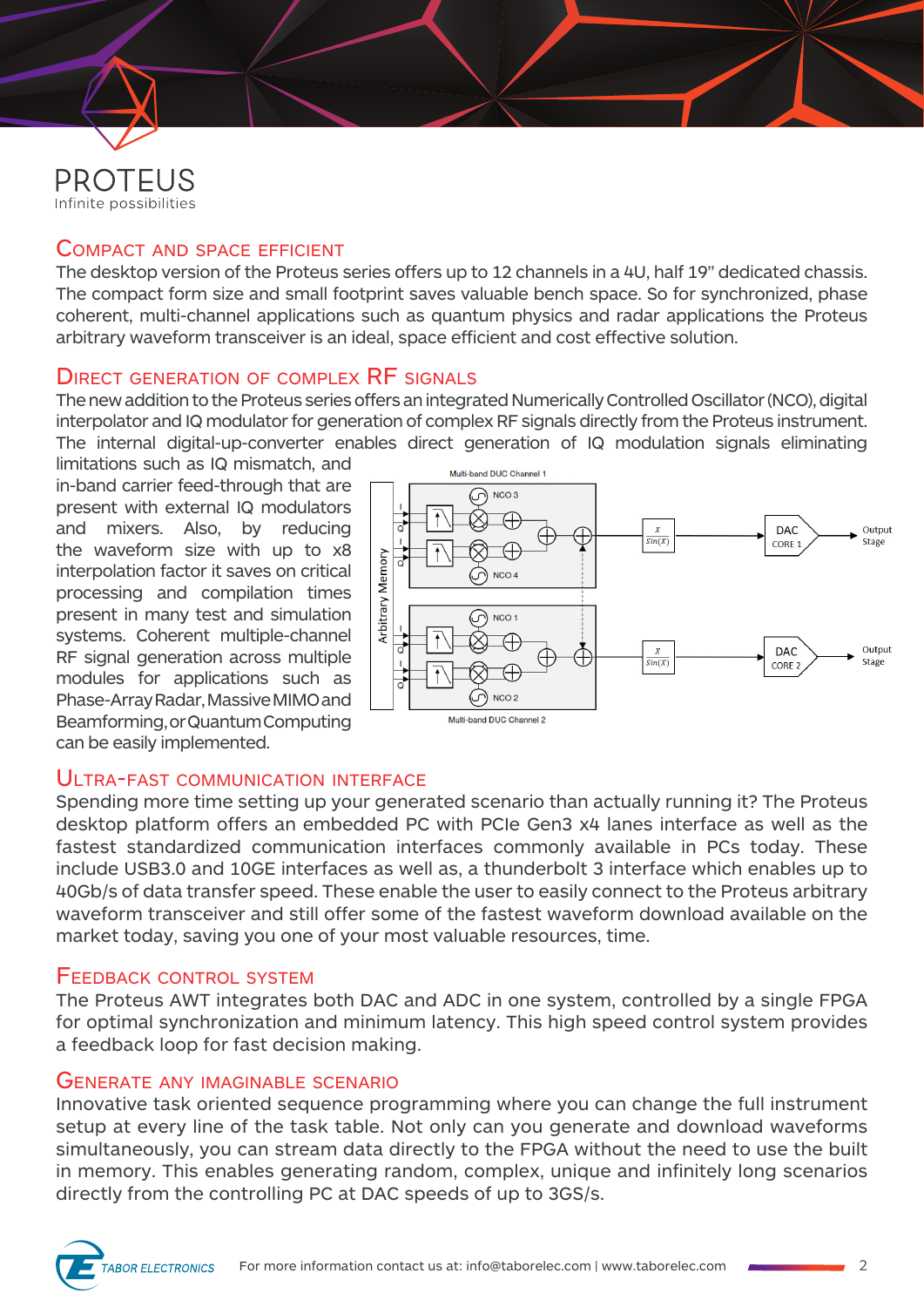| <b>GENERAL CHARACTERISTICS</b>                     | P9484/8/12D      |
|----------------------------------------------------|------------------|
| <b>NUMBER OF CHANNELS</b><br>Standard<br>x1 Mode   | 4/8/12<br>2/4/6  |
| <b>MAX. SAMPLE RATE</b>                            | 9GS/s            |
| <b>MAX. INPUT DATA RATE</b><br>Standard<br>x1 Mode | 2.5GS/s<br>9GS/s |
| <b>RESOLUTION</b>                                  | $16-hit$         |
| <b>ANALOG BANDWIDTH</b>                            | 8GHz             |
| <b>MAX. MEMORY SIZE</b>                            | Up to 8GS        |

| INTER-CHANNEL SKEW CONTROL |                 |
|----------------------------|-----------------|
| <b>INITIAL SKEW</b>        | $\langle 20ps$  |
| <b>FINE DELAY</b>          |                 |
| <b>RANGE</b>               | $0$ to 5 ns     |
| <b>RESOLUTION</b>          | 5ps             |
| <b>ACCURACY</b>            | ±5ps            |
| <b>COARSE DELAY</b>        |                 |
| <b>RANGE</b>               | 0 to wavelength |
| <b>RESOLUTION</b>          | 1 sample point  |

| <b>ARBITRARY MODE</b>         |             |             |
|-------------------------------|-------------|-------------|
| <b>NUMBER OF SEGMENTS</b>     | 64k         |             |
| <b>MINIMUM SEGMENT LENGTH</b> | x1 Mode     | Standard    |
| <b>NORMAL</b>                 | 2048 points | 1024 points |
| <b>FAST SEGMENT</b>           | 224 points  | 64 points   |
| <b>WAVEFORM GRANULARITY</b>   | x1 Mode     | Standard    |
| STANDARD                      | 64 points   | 32 points   |
| OPTIONAL                      | 32 points   | 16 points   |

| <b>TASK MODE</b>                |                       |
|---------------------------------|-----------------------|
| <b>TASK TABLE LENGTH</b>        | 64K tasks per channel |
| <b>TASK LOOPS</b>               | 1M                    |
| SEQUENCE <sup>(1)</sup>         |                       |
| <b>MAX, NUMBER OF SEQUENCES</b> | 32K sequences         |
| <b>SEQUENCE LOOPS</b>           | 1M                    |
| <b>SCENARIO (2)</b>             |                       |
| <b>MAX. NUMBER OF SCENARIOS</b> | 1K scenarios          |

| <b>STREAMING (STM OPTION)</b>                                              |                                  |
|----------------------------------------------------------------------------|----------------------------------|
| <b>MAX. STREAM RATE</b>                                                    | Up to 3GS/s                      |
| <b>MINIMUM PC REQUIREMENTS</b><br>CPU<br><b>MEMORY</b><br>OPERATING SYSTEM | i7<br>32GB<br>WINDOWS 10         |
| <b>SOURCE</b>                                                              | Internal / Rear panel interfaces |

| $\left\langle -70$ dBc (typ.)             |
|-------------------------------------------|
| $\leftarrow$ 60 dBc (typ.)                |
| <-50 dBc (typ.)                           |
|                                           |
| <-85 dBc (typ)                            |
| $\left\langle -75\right\rangle$ dBc (typ) |
|                                           |
| $-134$ dBc/Hz                             |
| $-128$ dBc/Hz                             |
| $-122$ dBc/Hz                             |
| $-116$ dBc/Hz                             |
| $-110$ dBc/Hz                             |
| $-104$ dBc/Hz                             |
|                                           |

| <b>DIRECT OUTPUT</b>                                  |                                      |
|-------------------------------------------------------|--------------------------------------|
| <b>OUTPUT TYPE</b>                                    | AC coupled                           |
| <b>IMPEDANCE</b>                                      | $50\Omega$ (nom)                     |
| <b>AMPLITUDE (5)</b><br>Single-ended<br>Differential  | 1mV to 550mVpp<br>$1mV$ to $1.1V$ pp |
| <b>AMPLITUDE RESOLUTION</b>                           | 1 <sub>m</sub>                       |
| <b>AMPLITUDE ACCURACY</b>                             | $\pm$ (3% of amplitude $\pm$ 2 mV)   |
| <b>RISE/FALL TIME (20% TO 80%)</b>                    | $\langle 60 \rangle$ ps (typ)        |
| <b>INSTANTANEOUS BANDWIDTH</b><br>Standard<br>x1 Mode | 1.25GHz<br>4.5GHz                    |
| <b>MAX. USABLE FREQUENCY</b>                          | 2nd Nyquist, 8GHz                    |
| <b>SKEW BETWEEN NORMAL</b><br>AND COMPLEMENT OUTPUTS  | 0ps                                  |
| JITTER (PEAK-PEAK)                                    | <15 ps (typ)                         |
| <b>CONNECTOR TYPE</b>                                 | <b>SMA</b>                           |

#### SAMPLE CLOCK OUTPUT **SOURCE** Selectable, internal synthesizer or sample clock input **FREQUENCY RANGE** SCLK Range **OUTPUT AMPLITUDE** 0.5V to 1V depending on SCLK **IMPEDANCE** 50Ω (nom), AC coupled **CONNECTOR** SMA

 $<sup>(1)</sup>$  A sequence is defined as a continuous and looped series of tasks</sup>

 $(2)$  A scenario is defined as a continuous series of tasks/sequences

(3) SCLK=Max sample rate, amplitude = 400mVpp, Direct mode, measured using

balun<br><sup>(4)</sup> SCLK=Max sample rate, amplitude = 400mVpp, excluding SCLK/2-fout, measured using balun measured using balun<br>(5) Double into open impedance

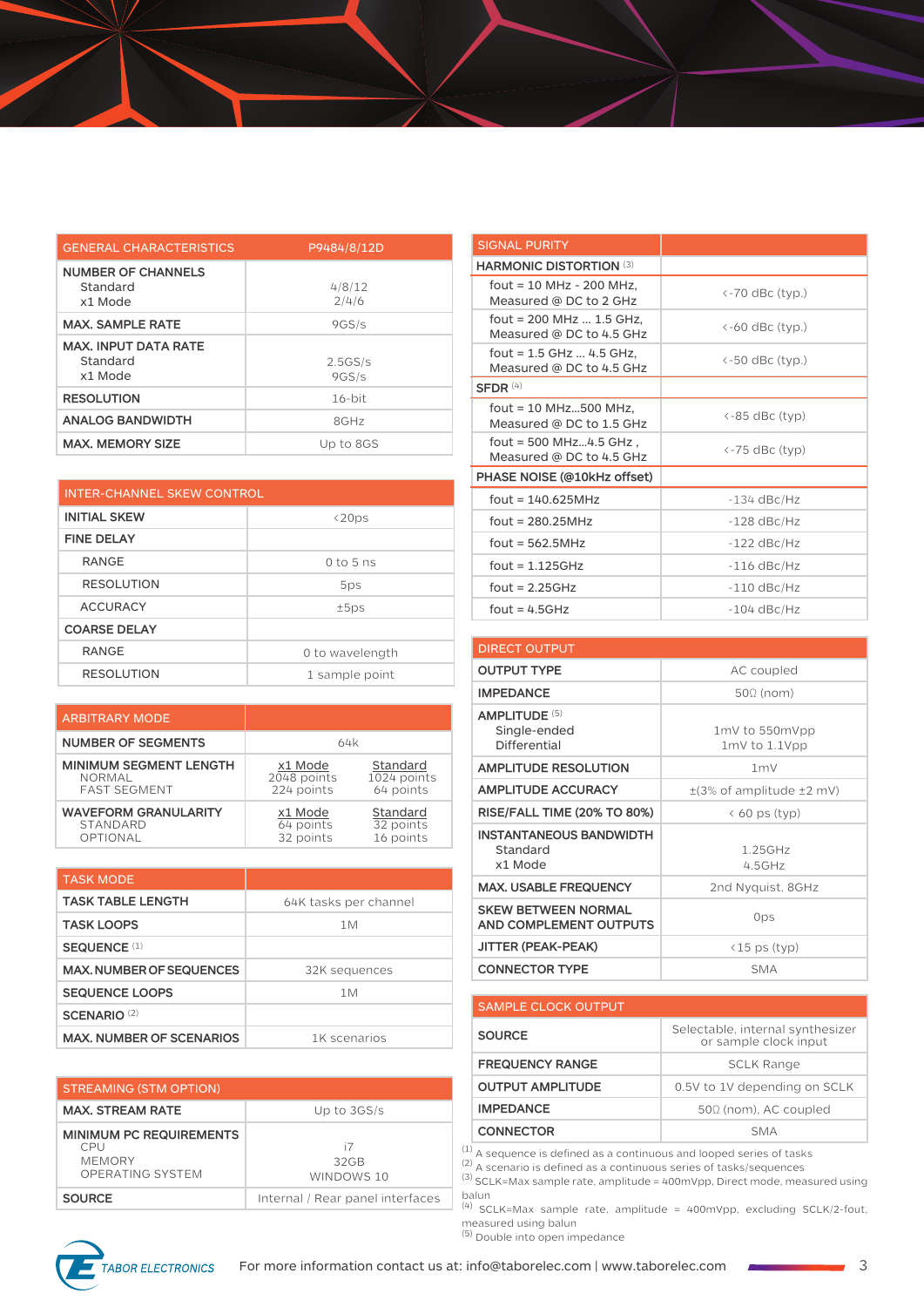# **PROTEUS**<br>Infinite possibilities

| <b>SYNC CLOCK OUTPUT</b>                |                   |
|-----------------------------------------|-------------------|
| <b>AMPLITUDE</b>                        | 500mVpp, typ.     |
| <b>FREQUENCY</b><br>Standard<br>x1 Mode | SCLK/8<br>SCLK/32 |
| <b>WAVEFORM</b>                         | Square            |
| <b>RISE/FALL TIME (20% TO 80%)</b>      | <150ps            |
| <b>IMPEDANCE</b>                        | LVCMOS            |
| <b>CONNECTOR</b>                        | <b>SMP</b>        |

| REFERENCE CLOCK OUTPUT |                                   |
|------------------------|-----------------------------------|
| <b>SOURCE</b>          | Internal TCXO                     |
| <b>WAVEFORM</b>        | Square                            |
| <b>FREQUENCY</b>       | 100MHz or RFF IN                  |
| <b>STABILITY</b>       | $+/- 2.5$ PPM                     |
| <b>AGING</b>           | $+/- 1$ PPM @ $+25$ °C (per year) |
| <b>CONNECTOR</b>       | <b>SMP</b>                        |

| <b>MARKER OUTPUTS</b>              | P9484/8/12D                                 |
|------------------------------------|---------------------------------------------|
| <b>NUMBER OF MARKERS</b>           | 8/16/24                                     |
| <b>OUTPUT TYPE</b>                 | Single Ended                                |
| <b>OUTPUT IMPEDANCE</b>            | $50\Omega$ (nom)                            |
| <b>AMPLITUDE</b>                   |                                             |
| <b>VOLTAGE WINDOW</b>              | ±1.15V                                      |
| <b>RESOLUTION</b>                  | 10mVpp                                      |
| <b>ACCURACY</b>                    | $\pm 7\%$                                   |
| <b>OFFSET</b>                      |                                             |
| <b>RANGE</b>                       | ±0.5V                                       |
| <b>RESOLUTION</b>                  | 10mV                                        |
| <b>ACCURACY</b>                    | $\pm$ (3% of setting+1% of amp $\pm$ 15 mV) |
| <b>RISE/FALL TIME (20% TO 80%)</b> | $<$ 200ps                                   |
| <b>MARKER LENGHT</b>               | 0 - waveform length                         |
| <b>RESOLUTION</b><br>Standard      | 2 pts                                       |
| x1 Mode                            | 8 pts                                       |
| <b>MARKER DELAY</b>                |                                             |
| <b>COARSE DELAY</b>                |                                             |
| <b>RANGE</b>                       | 0 to 2048 points                            |
| <b>RESOLUTION</b>                  |                                             |
| Standard<br>x1 Mode                | 8 points<br>32 points                       |
| <b>FINE DELAY</b>                  |                                             |
| <b>RANGE</b>                       | 0 to 1.2ns                                  |
| <b>RESOLUTION</b>                  | 1ps                                         |
| <b>ACCURACY</b>                    | 15ps                                        |
| <b>CONNECTOR TYPE</b>              | <b>SMP</b>                                  |

| <b>DIGITIZER CHARACTERISTICS (AWT OPTION)</b> |                                                                |
|-----------------------------------------------|----------------------------------------------------------------|
| <b>NUMBER OF CHANNELS</b>                     | $1$ or $2$                                                     |
| <b>INPUT VOLTAGE RANGE</b>                    | 500 mVpp (full scale)                                          |
| <b>INPUT VOLTAGE OFFSET</b>                   | $-2V$ to $+2V$                                                 |
| <b>INPUT FREQUENCY RANGE</b>                  | 9GHz                                                           |
| <b>RESOLUTION</b>                             | 12 bits                                                        |
| <b>ACQUISITION MEMORY</b>                     | Up to max. arbitrary memory                                    |
| <b>SAMPLE CLOCK SOURCES</b>                   | Internal or external                                           |
| <b>INTERNAL CLOCK SOURCE</b>                  | Internal, external reference                                   |
| <b>MAX SAMPLING RATE</b>                      | 5.4GS/s in Single channel mode<br>2.7Gs/s in Dual channel mode |
| <b>MIN SAMPLING RATE</b>                      | 800MS/s                                                        |
| <b>CLOCK ACCURACY</b>                         | <2 ppm                                                         |
| <b>IMPEDANCE</b>                              | 500                                                            |
| <b>COUPLING</b>                               | DC or AC (factory configured)                                  |
| <b>CONNECTOR</b>                              | <b>SMA</b>                                                     |
| <b>TRIGGER SYSTEM</b>                         |                                                                |
| <b>TRIGGER MODES</b>                          | Positive, negative edge                                        |
| <b>TRIGGER SOURCES</b>                        | External, Software, Channel                                    |
| <b>COUPLING</b>                               | DC.                                                            |
| <b>IMPEDANCE</b>                              | $50\Omega$ (nominal)                                           |
| <b>LEVEL RANGE</b>                            | >± 2.5 V (nominal)                                             |
| <b>FREQUENCY RANGE</b>                        | DC to 65MHz                                                    |
| CONNECTOR                                     | <b>SMA</b>                                                     |

| <b>TRIGGER INPUTS</b>                                           |                                                                       |
|-----------------------------------------------------------------|-----------------------------------------------------------------------|
| <b>RANGE</b>                                                    | $-5$ V to $+5$ V                                                      |
| <b>THRESHOLD</b>                                                | ±5V                                                                   |
| <b>RESOLUTION</b>                                               | 100 mV                                                                |
| <b>SENSITIVITY</b>                                              | 200 mV                                                                |
| <b>JITTER</b><br>Standard<br>x1 Mode<br>Low Trigger Jitter Opt. | 8 SCLK periods<br>32 SCLK periods<br>SQRT(SCLK period^2 + 150e-12^2)  |
| <b>LATENCY / SYSTEM DELAY</b><br>Standard<br>x1 Mode            | <900SCLK periods<br><2700 SCLK Periods                                |
| <b>POLARITY</b>                                                 | Pos or Neg                                                            |
| <b>SOURCE</b>                                                   | Selectable between channels                                           |
| <b>INPUT IMPEDANCE</b>                                          | 10 k $\Omega$ or 50 $\Omega$ (nom), DC coupled,<br>factory configured |
| <b>MAX TOGGLE FREQUENCY</b>                                     | 10MHz (50MHz optional)                                                |
| <b>MINIMUM PULSE WIDTH</b>                                      | 50ns (5ns optional)                                                   |
| <b>CONNECTOR TYPE</b>                                           | <b>SMP</b>                                                            |

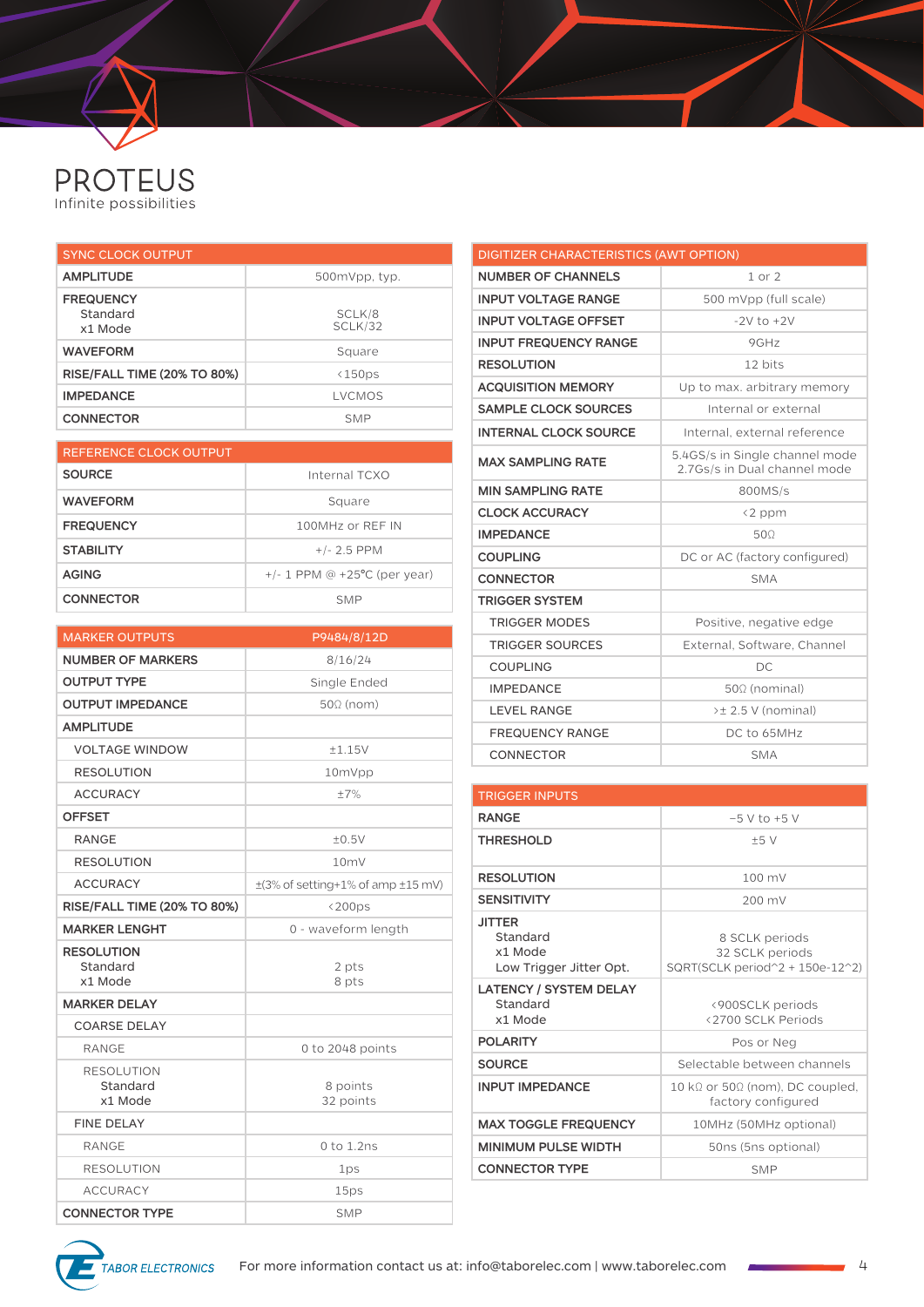| REFERENCE CLOCK INPUT    |                               |
|--------------------------|-------------------------------|
| <b>INPUT FREQUENCIES</b> | 10MHz / 100MHz selectable     |
| <b>LOCK RANGE</b>        | $+1MHz$                       |
| <b>INPUT LEVEL</b>       | 0.6 Vp-p to 1.7 Vp-p          |
| <b>IMPEDANCE</b>         | $50\Omega$ , AC coupled (nom) |
| <b>CONNECTOR TYPE</b>    | <b>SMP</b>                    |

| <b>SAMPLE CLOCK INPUT</b> |                                   |
|---------------------------|-----------------------------------|
| <b>FREQUENCY RANGE</b>    | SCLK Range                        |
| <b>INPUT LEVEL RANGE</b>  | $0.4$ Vpp to $1.2$ Vpp            |
| <b>DAMAGE LEVEL</b>       | $\left(-0.5V_0r_0+5V_0r_0\right)$ |
| <b>INPUT IMPEDANCE</b>    | $50\Omega$ nom, AC coupled        |
| <b>CONNECTOR TYPE</b>     | <b>SMA</b>                        |

| <b>FAST SEGMENT DYNAMIC CONTROL INPUT (OPTIONAL)</b>         |                                                  |
|--------------------------------------------------------------|--------------------------------------------------|
| <b>INPUT SIGNALS</b>                                         | Data 6 bit, Channel select 2 bit,<br>Valid 1 bit |
| <b>SEGMENTS / SEQUENCES</b>                                  | 64 fast                                          |
| <b>DATA RATE</b>                                             | 35MHz                                            |
| <b>MINIMUM LATENCY (Dynamic control input to direct out)</b> |                                                  |
| <b>FAST SEGMENT</b>                                          | $<$ 250 $ns$                                     |
| <b>NORMAL SEGMENT</b>                                        | $\langle 1 \mu$                                  |
| <b>INPUT LEVEL</b>                                           | I VTTI                                           |
| <b>CONNECTOR</b>                                             | D-SUB 9-Pin                                      |

| <b>DIGITAL UPCONVERTER</b>                                                                          |                                                                                                                          |  |
|-----------------------------------------------------------------------------------------------------|--------------------------------------------------------------------------------------------------------------------------|--|
| <b>MODES</b>                                                                                        | NCO / Interpolation / IQModulation                                                                                       |  |
| <b>SAMPLING RATE</b>                                                                                | 1GS/s to Max sample rate                                                                                                 |  |
| <b>CARRIER FREQUENCY</b>                                                                            |                                                                                                                          |  |
| <b>RANGE</b>                                                                                        | 0 to 40% of Sampling rate                                                                                                |  |
| <b>RESOLUTION</b>                                                                                   | 48 bit                                                                                                                   |  |
| PHASE RANGE                                                                                         | 0 to $360^\circ$                                                                                                         |  |
| PHASE RESOLUTION                                                                                    | 16 bit                                                                                                                   |  |
| <b>INTERPOLATION FACTORS</b>                                                                        | x2, x4, x8                                                                                                               |  |
| <b>IQ FORMAT</b><br><b>IQ PAIR PER CHANNEL</b><br><b>MAX INPUT RATE</b><br><b>NUMBER OF CHANNEL</b> | x2 Mode x4 Mode x8 Mode<br>$1$ or $2$<br>1<br>$1 \quad \Box$<br>2,500MS/s 2,250MS/s 1,125MS/s<br>$\mathcal{P}$<br>4<br>2 |  |
| <b>SFDR AND HARMONICS</b>                                                                           | Same as Arbitrary                                                                                                        |  |
| <b>MEMORY</b>                                                                                       | Same as Arbitrary                                                                                                        |  |

| <b>GENERAL</b>                                                                                  |                                                                                                              |
|-------------------------------------------------------------------------------------------------|--------------------------------------------------------------------------------------------------------------|
| <b>VOLTAGE RANGE:</b>                                                                           | 100 to 264VAC                                                                                                |
| <b>FREQUENCY RANGE:</b>                                                                         | 47Hz to 63Hz                                                                                                 |
| <b>POWER CONSUMPTION:</b>                                                                       | 550W max.                                                                                                    |
| <b>FPGA TYPE</b>                                                                                | Xilinx Kintex UltraScale XCKU060<br>upgradeable to XCKU115                                                   |
| <b>INTERNAL PROCESSING</b><br>CPU<br><b>MEMORY</b><br><b>STORAGE</b><br><b>OPERATING SYSTEM</b> | Intel Pentium 3M Cache, 2.20GHz<br>8GB (Upgradeable)<br>120GB (Upgradeable)<br>WINDOWS 10 IoT                |
| <b>INTERFACE:</b><br><b>USB</b>                                                                 | 1 x front panel USB host (type A)<br>2 x rear panel USB host, (type A)<br>1 x rear panel USB Device (type C) |
| Thunderbolt (Optional)                                                                          | 1 x rear panel Thunderbolt3                                                                                  |
| LAN (BASE-T)                                                                                    | 1 x rear panel RJ45 1000/100/10                                                                              |
| SFP+ (Optional, Replaces RJ45)                                                                  | 1 x rear panel SFP+ 10G Optical                                                                              |
| <b>GPIB (Optional)</b>                                                                          | <b>IEEE 488.2 - GPIB</b>                                                                                     |
| <b>DISPLAY</b>                                                                                  | 1 x rear panel HDMI                                                                                          |
| <b>WEIGHT</b><br>Without Package<br>Shipping Weight                                             | 7.5 kg<br>9 kg                                                                                               |
| <b>DIMENSIONS:</b><br>With feet<br>Without feet                                                 | 175 X 221 x 316 mm (W x H x D)<br>175 X 235 x 316 mm (W x H x D)                                             |
| <b>TEMPERATURE:</b><br><b>OPERATING</b><br><b>STORAGE</b><br><b>WARM UP TIME</b>                | $0^{\circ}$ C to $+40^{\circ}$ C<br>-40 $^{\circ}$ C to +70 $^{\circ}$ C<br>15 minutes                       |
| <b>HUMIDITY:</b>                                                                                | 85% RH, non-condensing                                                                                       |
| <b>SAFETY:</b>                                                                                  | CE Marked. EC61010-1:2010                                                                                    |
| EMC:                                                                                            | IEC 61326-1:2013                                                                                             |
| <b>CALIBRATION:</b>                                                                             | 2 years                                                                                                      |
| <b>WARRANTY*:</b>                                                                               | 3 year standard<br>* 1 year standard in India                                                                |